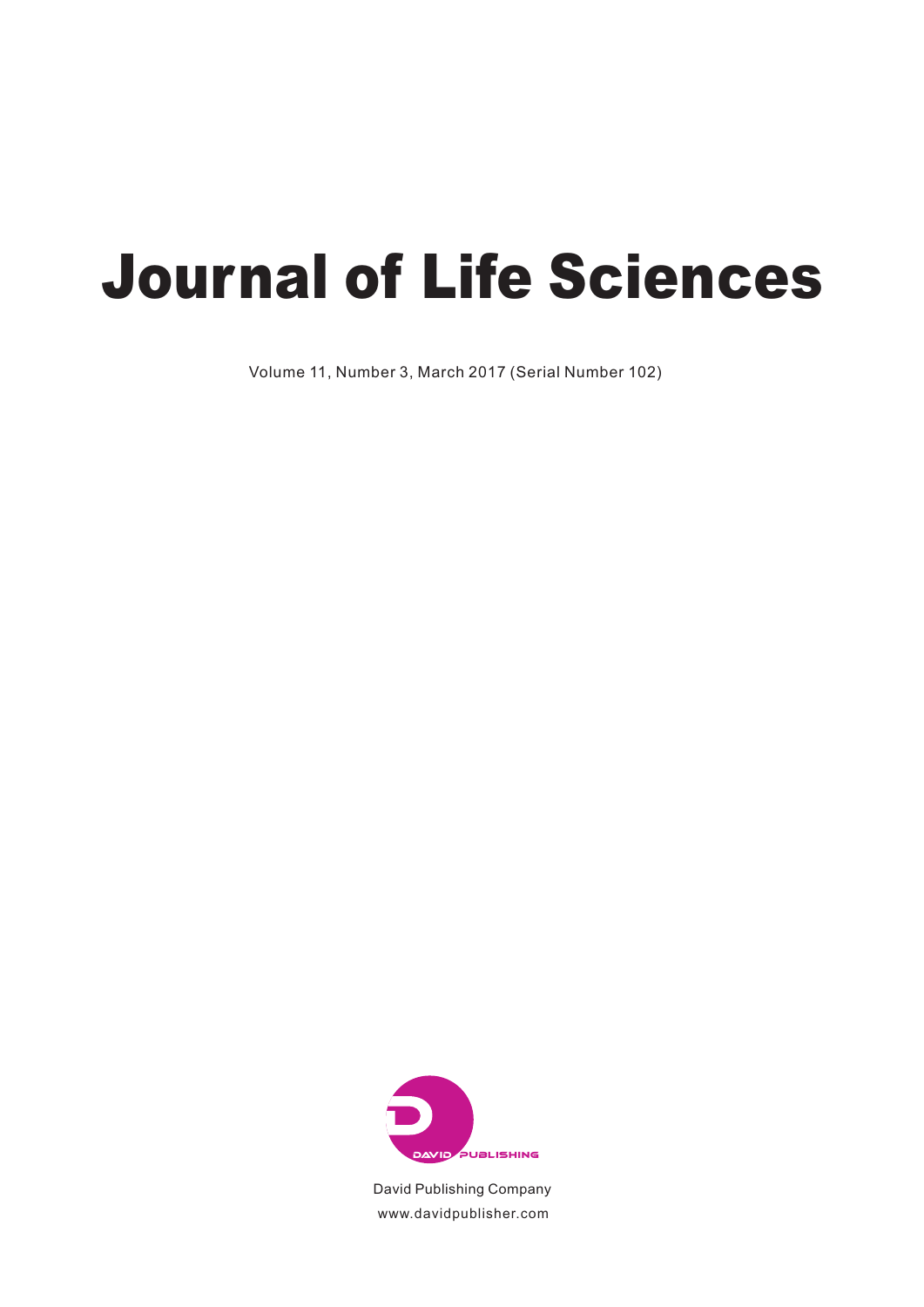

# **Third Millennium Physics Come out from the Mind of Ettore Majorana**

Roberta Rio<sup>1</sup>and Francesco Alessandrini<sup>2</sup>

*1. Historian and Member of the German Federation of Historians, Maria Saal 9063, Austria*

*2. Engineer and Free Researcher, Udine 33100, Italy*

**Abstract:** From the silence of a monastery where he voluntarily enclosed himself for many years, the enlightened mind of Ettore Majorana produced a new mathematics and a new physics which foster a historic leap in human knowledge. Here we quote his theory and some salient aspects of the construction of a machine, realized by Rolando Pelizza, which have demonstrated how exact and real the hypotheses of Ettore were. The world now has magnificent and new possibilities: it can annihilate matter, produce infinite energy at practically no cost, transmute matter and transfer it to other dimensions. But this knowledge, which we call *Third Millennium Physics*, will not immediately be available to humanity and first it is necessary to go through a process of gradually acquiring consciousness and change in human attitudes.

**Key words:** Science, knowledge, consciousness, Majorana, universe, physics, mathematics.

#### **1. Introduction**

-

Present day physics is far from the knowledge of the foundation of the universe we live in. To reach it, a radical change in paradigm is necessary, a veritable cognitive, momentous leap.

Someone has already taken this giant step. He was able to construct a theoretical framework of the universe and the ways in which it operates that were so precise and it was possible to transform it into a "machine" capacity of doing things that can only be described as "pure magic".

This man's name is Ettore Majorana, and when he is rightly recognized, he will be distinguished as the greatest scientist of all times. But Ettore's brilliance as a theoretical physicist would have had little to show experimentally had it not been for another exceptional person close to him; Rolando Pelizza who dedicated his whole life to the construction of the "machine" will be able to make the incredible theories of his "master" come true.

## **2. Premise: The New Paradigm**

Ettore Majorana created a new mathematics and a new physics, far from present day ones, comprehension of which will not be immediate. Hundreds of years will probably pass before it can be understood. This new knowledge we call *Third Millennium Physics*, a physics "to come from beyond", but which has already practically demonstrated its capacity to penetrate the secrets of Matter, and it has never been possible in a "scientific" manner before. Futuristic knowledge which life wanted to come to Earth exactly at this moment, can try to stem the imminent collapse of the ecosystem which supports human life.

But above all, it is physics that "makes peace" between Science and Spirituality, filling the great gap that modern man, stupidly created between the two fundamental ways humans have of perceiving reality. Science has finally accessed comprehension of that which is beyond the physical world and it is used to consider, and to penetrate where the real "organizational and decision-making center" of life in Matter is located. A place has little to do with the

<span id="page-1-0"></span>**Corresponding author:** Rolando Pelizza, researcher, research fields: mathematics and experimental physics.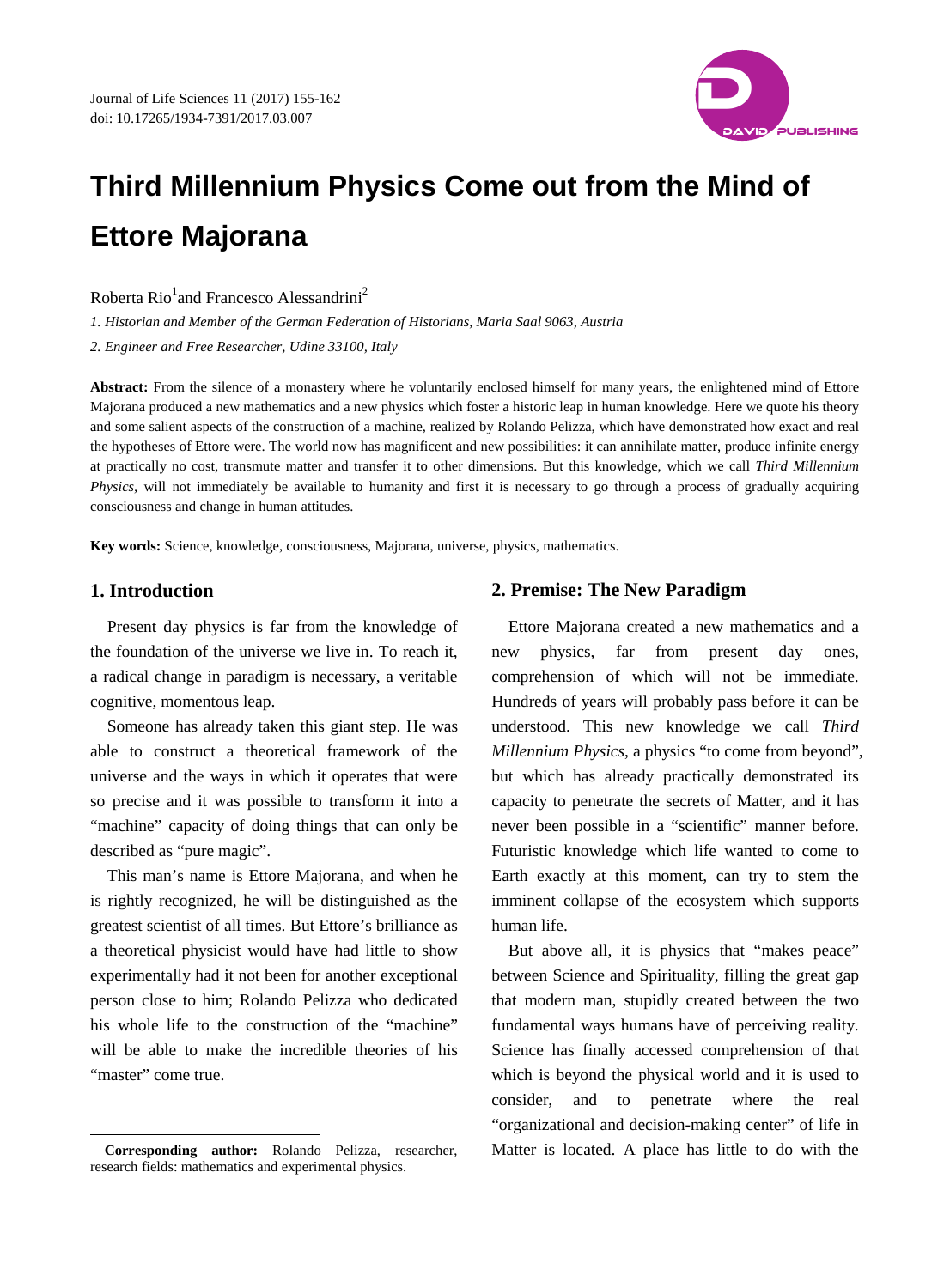"physical" and has always been hidden from our purely rational world.

Thanks to Ettore life which becomes a "unity" and it appears decisively inappropriate to separate that we see and understand from which goes beyond.

But similarly it is also inappropriate to think that life is only in the beyond.

# **3. Ettore Majorana**

Officially Ettore Majorana, a brilliant scientist of the era "great Italian physics", disappeared on 25 March 1938. He secretly took refuge in an Italian monastery in which, during the course of the next years of residence, he was able to develop his studies, all aimed towards knowledge of the real foundations of matter and life.

# **4. Ettore's New Mathematics and New Physics**

*4.1 Ettore Elaborated a New Mathematics and a New Physics Related to a New Comprehension of the Structure of Creation in Which We Live*

What did Ettore discover that was so important?

"A magnificent knowledge and at the same time infinitely simple," Rolando told us, and then he added: "today we are spending enormous sums of money on particle accelerators and nuclear fusion research; all are attempting to extract the great energy enclosed within the atom by extreme violence".

Ettore's physics follows another path, "...the path of comprehension and non-violence", to say it Gandhi's way.

Ettore touched the "intimacy" of Matter; and at this level of relationship, Matter, if appropriately and calmly "indulged" can be able to give all of it.

"The truth", said Rolando, "is that nature has extremely strong attraction mechanisms which develop starting from the same kind of matter—matter in its widest sense—which causes things to approach each other and bond if they feel they belong to the same "group". It is a sort of "love", a natural instinct to get near and bond with that for which one feels an affinity.

If this is understood, one enters a completely different way of seeing the world and possibilities that are opened to us, also relating to the most static and apparently lifeless matter, absolutely unimaginable".

A sort of love then is an imperceptible power of union.

Ettore's main knowledge is described in the "General Theory of Exponents" in which "all the laws of nature are symmetric regarding two directions of time and all the phenomena of the universe are made up of spherical waves, which, for said symmetry, can be not only divergent (entropic phenomena) like those generally observed, but also convergent (syntropic phenomena)".

In practice one recognizes that the world does not only function in an entropic manner, in other words, only in a growth of disorder as asserted by the second principle of thermodynamics, but also in a syntropic manner, in other words, a growth of order. Syntropy is introduced here, not as an arbitrary hypothesis, but as a logical consequence necessary to quantum structure (quantum mechanics) and relativity (Einstein's relativity) of the universe. Following this, chance and finalism are brought on to the same logical plain, "just as there are two solutions to a quadratic equation".

Ettore achieved the formulation of a unitary theory where physical and biological phenomena were reunited, thus introducing finalism to science. A different mathematical approach to the classical one is significant in this theory; it must be understood that natural mathematical order is not that based on decimal numbers created by human reason, but is subject to other bases, such as, in some cases to atomic operation on a base of eight (octal numeral system).

In describing the birth of the universe, Ettore imagines that before time there was an absolute nothingness, but also that was held together by a "force" called "power 0".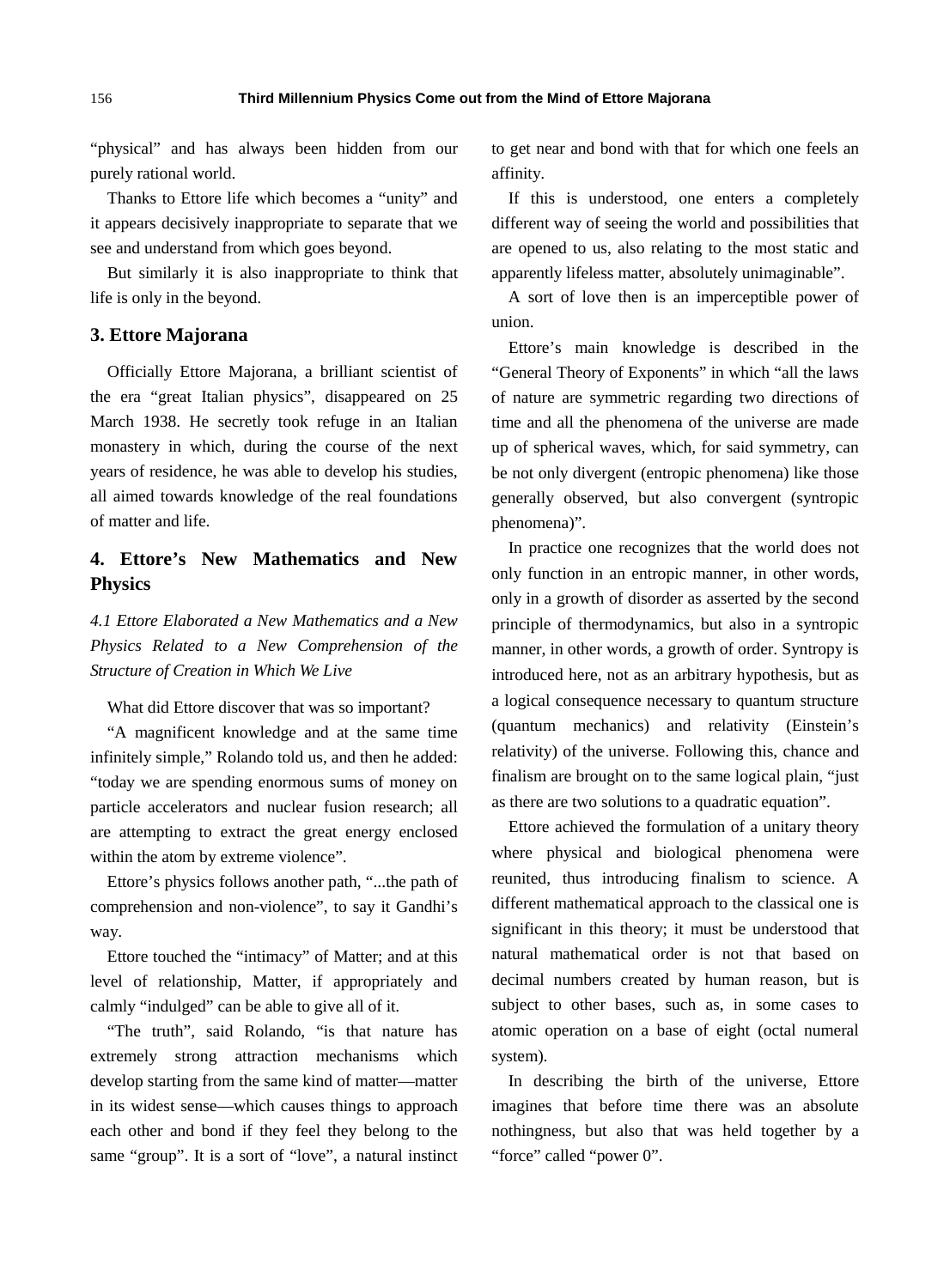Then being intervened, a Creator, God, call Him what you will, who imposed a principle of creative force. Then, at a speed much higher than the speed of light, almost instantaneous, a part of that absolute nothingness was suddenly filled with an all pervasive energy, a kind of focalized thought. And out of it a closed cosmic space was formed, made up of 11 dimensions, 10 spatial and 1 temporal. In this space there was perfect equivalence between the various forms of energy, for example between heat, magnetism and others. There was also a perfect coexistence of particles and antiparticles, which did not reciprocally cancel each other out, thanks to something which kept them stable and separate: here that which for us is matter and antimatter lived "tranquilly" together in the same environment.

At a certain point, in this initial undifferentiated and essentially homogeneous phase, something happened that disrupted its organization: seven of the eleven dimensions "rolled up" and left only 3 dimensions and the temporal dimension extended: the 4 dimensions of the universe that we perceive and know.

This was the moment of the famous Big Bang, which current physics believes occurred around 14 billion years ago.

Even though we only see 4 of the 11 dimensions, the other 7 are still there and only that they have a "rolled up" form, which is not directly visible from our "extended and explicit" world. But the universe in its entirety is a conglomeration of 11 dimensions, with the seven hidden dimensions having an absolutely fundamental influence on the functioning of the other four, so much that if one does not consider and know these hidden dimensions, the operations of the other 4 can only be partially and inaccurately knowable.

In trying to understand Ettore's physics, of which we have only managed to glean a few partial rudiments, we constructed a comprehensive mind map of reference of our Creation, in which Ettore's theory studies a subset that will be able to bring about a complete "scientific" knowledge of which some "dimensions" show, or that we call Matter and Beyond Matter.

We refer to Fig. 1, in which the Creator gave life to a Creation circumscribed in the preceding absolute nothingness. In Creation bordered by the darker blue circle, He integrated an all pervading spirit and a "field of experience", bordered by the light blue circle.

This field is made up of two levels, that of Matter, the place where we experience physical reality and that of Beyond Matter, intimately connected to Matter and its "organizer and support". Furthermore, it generated that we call the "matrix forms" can be seen as operating instructions of Creation and which constitutes a connecting element between the thought of the Creator, which upholds Creation, and Creation itself.

We are convinced that Ettore succeeded in analyzing, understanding and interacting with that part of Creation enclosed within the light blue line, Matter and Beyond Matter, which in our diagram represent the only parts of Creation endowed with some kind of "dimension". Matter is with its 3 spatial dimensions plus one temporal, "extended and explicit," and Beyond Matter is with its 7 rolled-up dimensions.

Basically it is in these rolled-up dimensions that organize Matter are found. They can be seen as a set



**Fig. 1 Our diagram of creation.**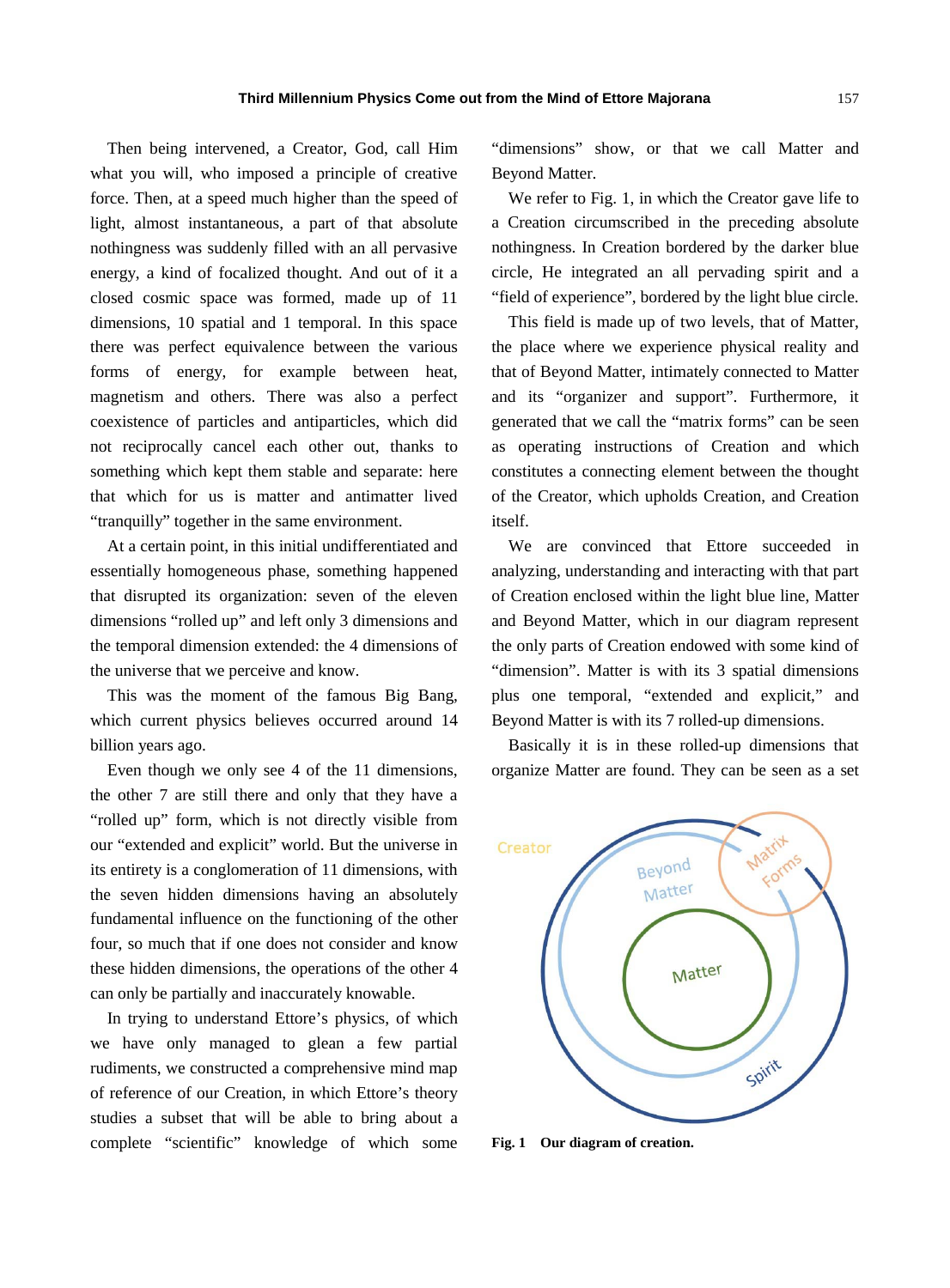of morphogenetic fields or zones of "enlarged space" in which Matter that ends up inside unites, conforms and organizes itself into a conglomerate with a certain well-defined function.

The field is a kind of "love environment" in which people enter will feel that they are in the right place and, voluntarily, without effort, participates in the work of the group. Understanding the operations of these fields and how to intervene to modify them was the incredible aim which Ettore achieved.

In analysing this part of Creation, he also implicitly understood the matrix forms; that being the "rules" of the field of experience, they basically display the same geometric and mathematical structures, even if they are not endowed with dimensions and so are more difficult to reach, or leastwise, activate.

So all this knowledge has been achieved because at the base of our Creation there is a geometrical framework that can be described in a mathematical way!

# **5. The machine**

# *5.1 Ettore's Incredible Theory ... not only Pure Theory: Proven Reality*

What we have outlined above, to the purely rational mind, cannot appear to be anything but the "usual pseudoscientific fantasy". But here, for the incredulous and others, a new fact intervenes: thanks to that "fantastic theory" it has been possible to construct a machine and, by means of which, experience it. Thus the "theory" becomes "theory validated by experimentation" and, for our "scientific" method of procedure, this is more than sufficient to say that the theory is correct and "life" behaves according to its directions.

The machine (Fig. 2) does truly incredible things. Ettore foresaw a course composing of six successive phases of research; for now, the machine has demonstrated and made "real" the first four, all absolutely beyond our current most advanced knowledge.

One hint, at least, of these first four phases we want to give you.

# *5.2 The First Phase Foresees Controlled Annihilation of Matter*

Rolando's machine can liberate antimatter in an organized form. It projects identical and opposite particles at the matter under examination, "cancelling it" thus producing annihilation.

Rolando is able to stimulate selective annihilation that he can decide which material to annul, also when a ray travels through different materials and places in front of the material itself. In addition the antiparticles can mix, in order to annihilate anything, also if the things are made of different materials.

When the scientist, Clementel saw the first experiment in 1976 he thought he was in front of a powerful laser. However, he had to rethink his opinion when he saw material positioned behind a screen being



**Fig. 2 Some images of the "machine"; (1) external view, (2) internal view sectioned from at an angle, (3) vertical section corresponding to the central zone.**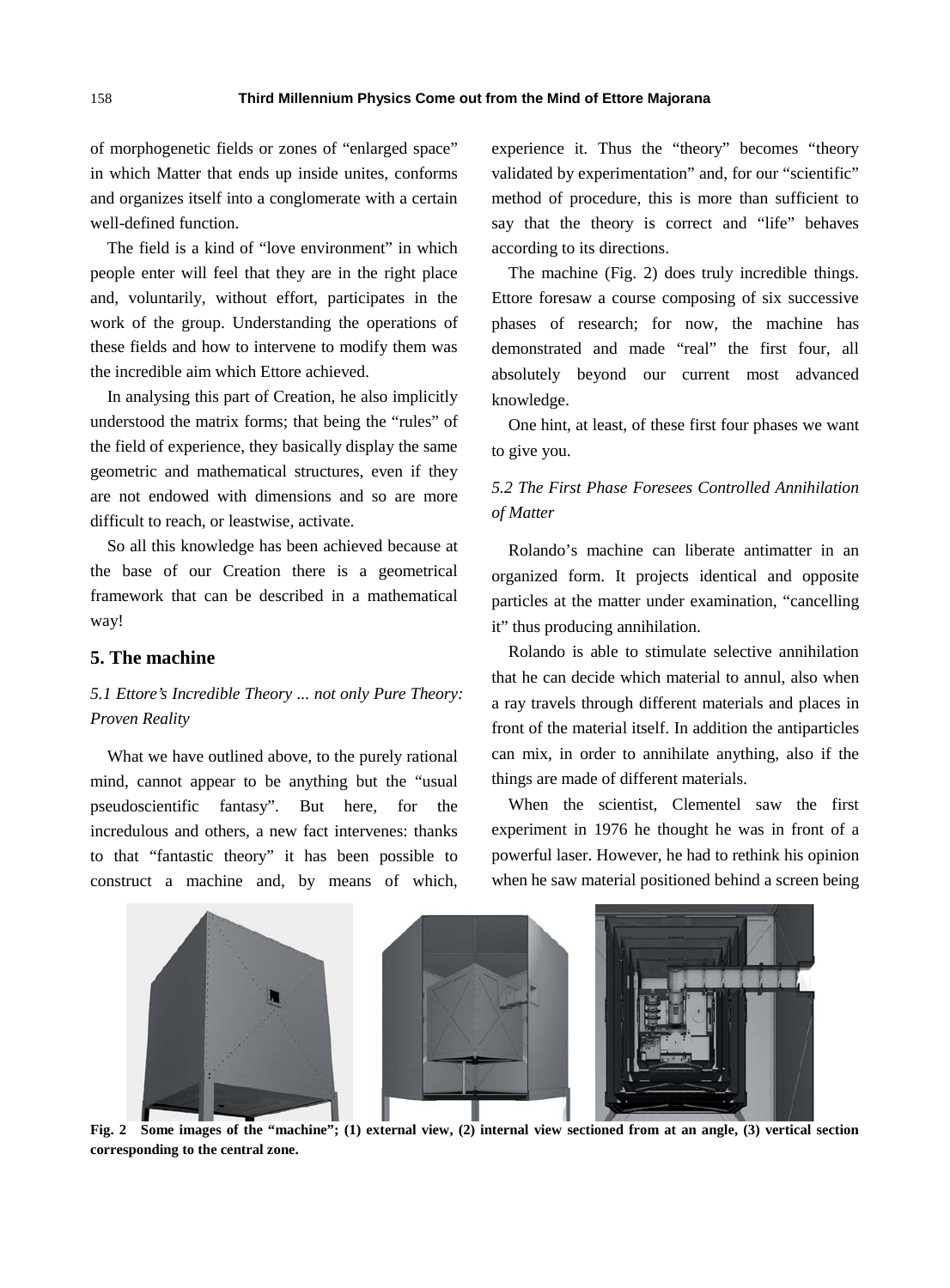destroyed—without so much as the slightest damage to the screen from the annihilating ray.

Imagine being able to make the mountain of refuse in the world disappear in an instant. This is possible with the machine.

#### *5.3 The Second Phase: Production of Energy*

In this phase Rolando's machine is predisposed to slow down the spin of the particles in the material under examination.

Such a slowing down induces a kind of internal attrition in the material, a bit like what happens when brakes slow the wheels of your bicycle, the evident effect of which is heating. Calibrating the slowing well, the material so treated can be brought to a temperature inferior to that which would make it melt, let's say in the order of 40% of that of fusion or boiling, to remain sufficiently distant from fusion itself, which would make the material vanish.

The particularity is that one can have a hot object, at always the same temperature—the oscillations measured are minimal—but that it does not further heat up, even if the heat is not absorbed from outside.

If the heat, on the other hand, is absorbed—for example by a system of water circulation around the heated material—the object will continue to stay at the same temperature while hot water of several hundred degrees is made available to produce energy. Imagine it: unlimited energy, without the consumption of raw materials, at a cost of practically nothing.

#### *5.4 The Third Phase: Transmutation*

This phase is the dream of all the alchemists.

In this phase, the results of which were achieved in 1992, a volume of material is taken, for example a block of polystyrene and transformed, still maintaining the form and the volume almost completely into gold. Here we will leave you to imagine what this phase could make possible; we only assure you that this possibility could bring about solutions to many of the problems that the world is currently debating.

Since we are aware that the story we are telling you could give rise to certain scepticism, we will show you a sequence of still shots (Fig. 3) taken by a film camera the moment a block of foam rubber was transmuted into gold. The complete sequence of transmutation took place in only 25 hundredths of a second.

#### *5.5 The Fourth Phase: Dimensional Transfer*

With the machine it is possible to transfer people and objects into other dimensions, in time and space, and possibly take them back to the original point of departure. This means, for example, making something disappear from the physical world and taking it to an invisible dimension. But it also means rejuvenating a body by ten, twenty, thirty or seventy years, maintaining intact the entire package of knowledge and memories: in short, once we get old, we could have our youthful bodies back, keeping all the memories of our experiences and the knowledge of an entire lifetime.

# **6. A New Consciousness and Use of Thought**

In what we have told you up to now, we have overlooked one fundamental point. We forgot to tell you that the machine is the result of a "thought", which of Ettore, theorist, and that of Rolando, dedicated to the technological application.

When we say "thought", however, we do not only mean a thought in the classical sense of the word, a rational thought or a planning thought.

We mean something completely different: we could say that the machine is, essentially, the thought itself of Ettore and Rolando, in the sense that it contains it, and, if it is not one of their thoughts which activate it, the machine will not work. We can say that the machine is "governed by thought" and that the third millennium physics, which we are setting out to pursue with comprehension and the use of Ettore's theory, is a physics based on and activated by thought.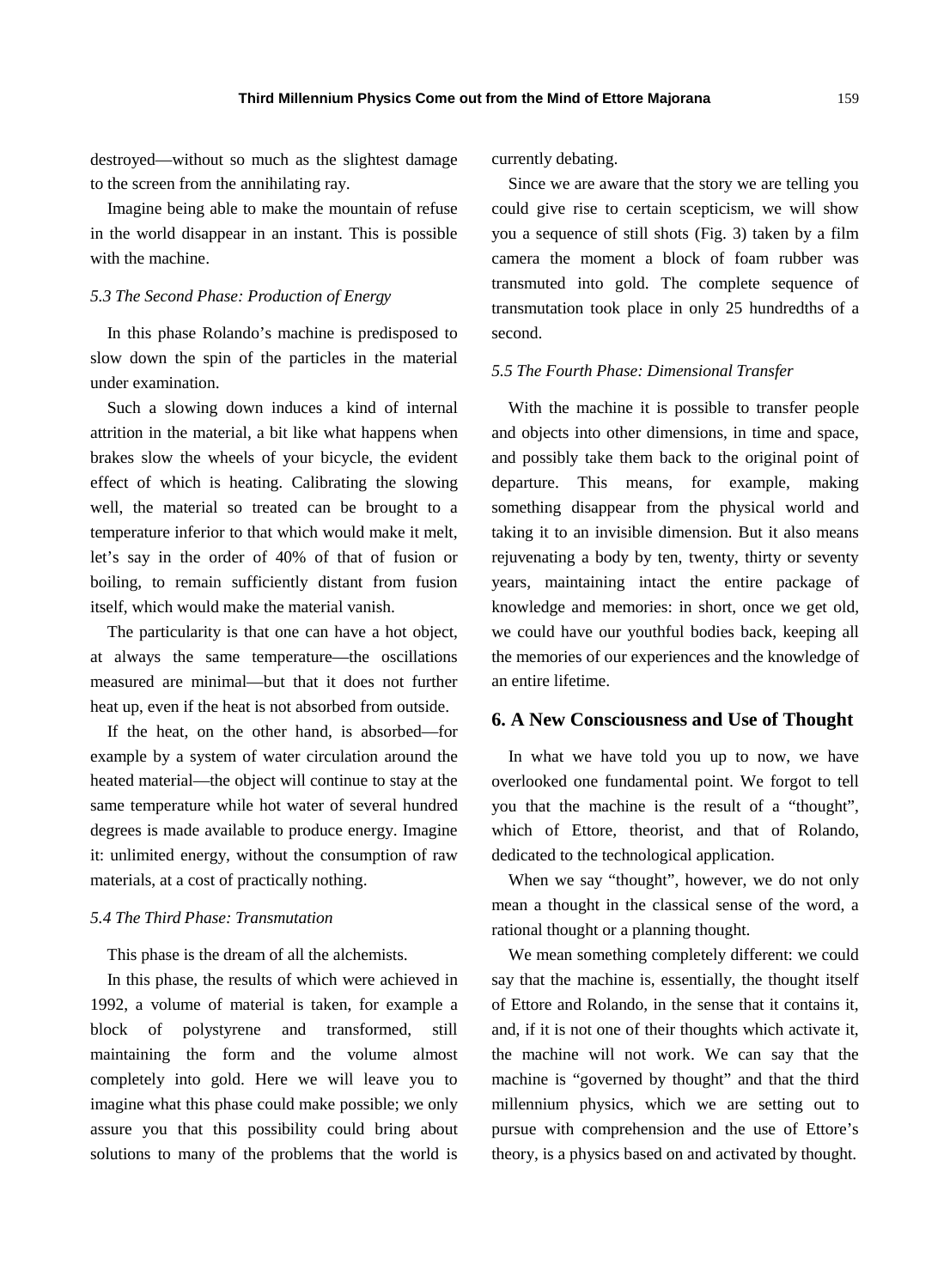

**Fig. 3 The sequence of transmutation of foam rubber into gold. ©Rolando Pelizza.**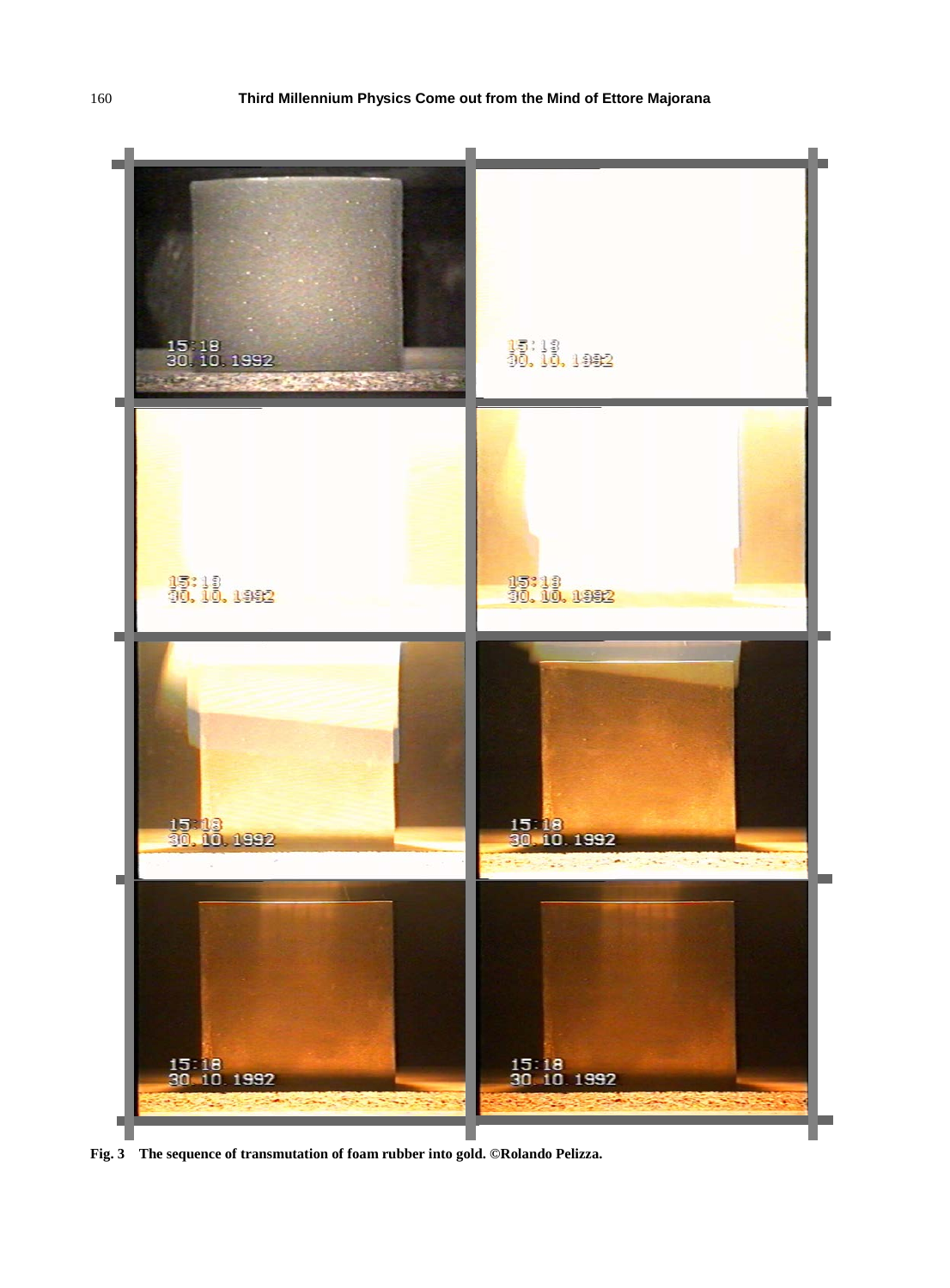The machine, final object of a sum of theoretical and technological knowledge, is thus also the result of a new understanding of human thought and its use which goes well beyond what the majority of us normally "think" of doing.

This aspect has already been used by several eminent people in the past, but nearly always at a purely methodological and intuitive level. Never before has a level of "scientific" understanding such as Ettore's been reached. This aspect alone—the knowledge of thought introduced by Ettore and cultivated by Rolando—is of itself a very impressive evolution in human thought.

# **7. Knowledge Which Will Save Us**

Why has this incredible knowledge arrived on Earth at precisely this moment in history, at a time when the moral and spiritual evolution of humankind is not yet ready to receive it?

There is a precise reason: The science and technology developed by man during these last centuries have practically destroyed the environment which surrounds us. We have reached the limit which will cause the Earth, above all regarding ozone depletion and the increase of the greenhouse effect caused by excess carbon dioxide, to cancel human life and a large part of animal and vegetable life.

And people do not think that this will happen in many years time: According to Ettore's calculations it seems that the first catastrophic consequences already started in 2022, particularly in the climate.

The only way to ward off a similar result is the large scale intervention carried out by means of Rolando's machine.

Yes, this knowledge has arrived on Earth now to prevent the end of the human race: even if it does not immediately become "public domain" it will contribute just the same to guaranteeing the continuation of humanity and promoting its gradual and more positive evolution.

At the moment that can use the machine has that we would call "a pure thought". Whoever is authorized to activate the machine in future will have to have the same level of ability to manage and form their thoughts.

Evolution of the human race, with necessity has to pass through a phase of "governing pure thought", without which, sooner or later, it is destined to disappear: Ettore's theory and Rolando's machine, besides immediately preserving our continuity on Earth, also push us in this positively evolutionary direction.

Knowledge will save us twofold in body and spirit!

# **8. Conclusions**

We are aware that what we have presented is absolutely incredible.

We were initially and decidedly skeptical, but then, gradually, the evidence of the facts forced us to admit that everything we have told you is true and actually put to the test.

We are facing a colossal advance in knowledge, a veritable quantum leap, as they say today, without actually knowing what "quantum" means.

This great discovery has, however, also great limits, as all knowledge coming down to mankind: it can be used for the good of humanity or to its detriment. We are up against something that can save a planet now on the verge of collapse or destroy it in a few moves.

It all depends on whose hands this knowledge falls.

Ettore and Rolando (Fig. 4) have always been strictly against evil uses, making their own lives far from the easy and in open conflict with whoever wanted to make a weapon of it. We hope that this machine will be used by the public as soon as possible, operated exclusively by people dedicated to the good of the world. For public recognition of Ettore's theory, on the other hand, we will probably have to wait another couple of hundred years perhaps till the end of the third millennium.